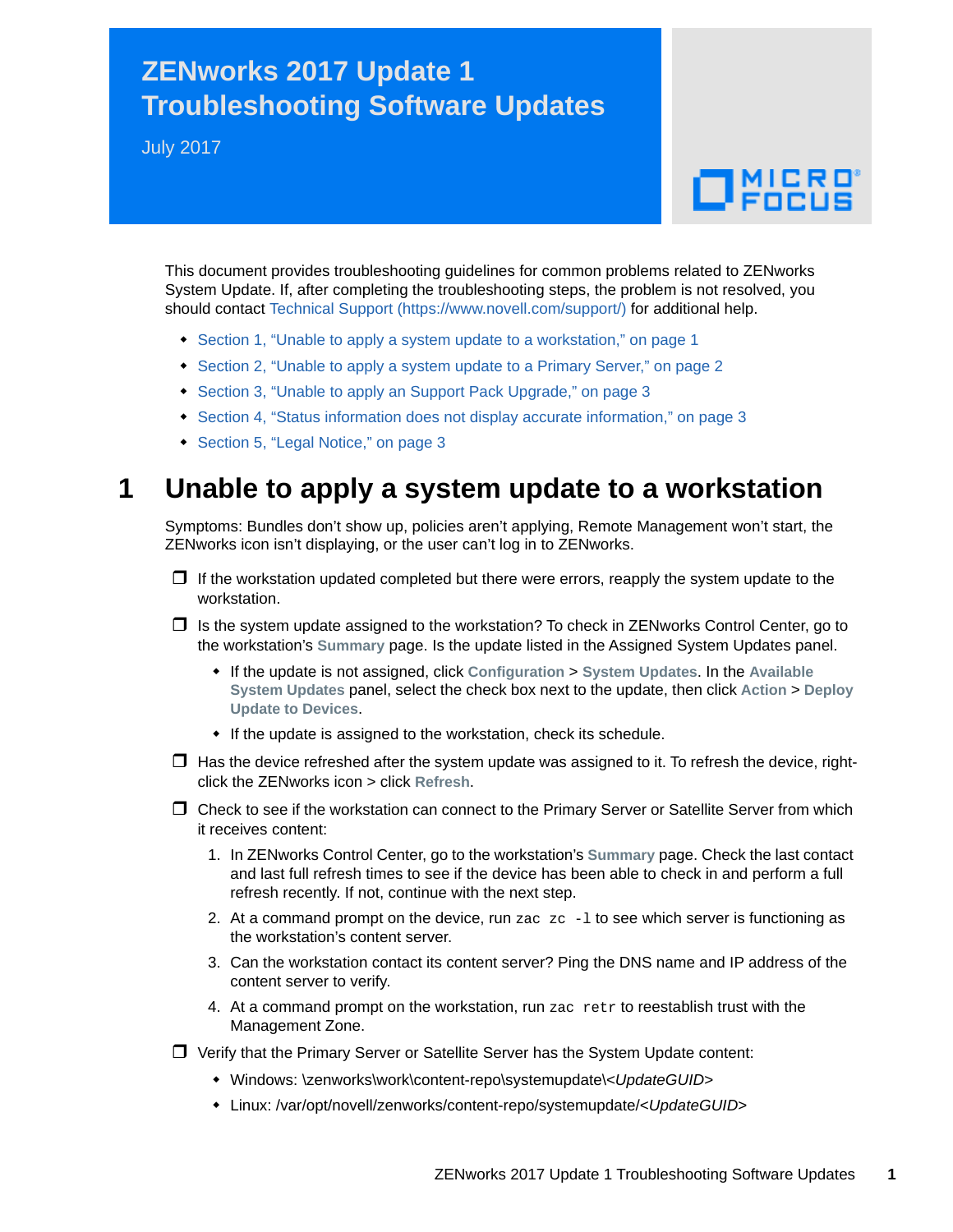To see the <*UpdateGUID*>, click the update (on the System Update page).

- $\Box$  If the workstation is a Satellite Server, run zac retr at the command prompt to reestablish trust with the Management Zone.
- $\Box$  If the workstation is an 11.3 or newer version of ZENworks, use the standalone updater on it. For information, see [Standalone Agent Updater](https://www.novell.com/documentation/zenworks2017/pdfdoc/zen_sys_updates/zen_sys_updates.pdf#b18h06hw) in the [ZENworks 2017 Update 1 System Updates](https://www.novell.com/documentation/zenworks2017/pdfdoc/zen_sys_updates/zen_sys_updates.pdf#bookinfo)  Reference.
- $\Box$  If the workstation version is 11.2.x and the workstation rebooted before the update completed, run this command on device to relaunch update:

```
%zenworks_home%/bin/zenupdater -v -c zenupdater.exe -v -c "c:\Program 
Files\novell\zenworks\logs\system-update\<UpdateGUID>\update_commands.xml"
```
This command works only if a previous application of the system update was interrupted by a reboot.

 $\Box$  If the issue is still not resolved, contact Support.

#### <span id="page-1-0"></span>**2 Unable to apply a system update to a Primary Server**

- $\Box$  Check all the items in [Unable to apply a system update to a workstation](#page-0-0).
- $\Box$  Did you get an error about rebuilding deployment packages? This only happens after the server is successfully updated. It affects the server's ability to deploy updates to workstations. To fix the problem:
	- 1. At the server's command prompt, run zman surp <**UpdateGUID**> to relaunch the package rebuild. To see the <*UpdateGUID*>, launch ZENworks Control Center, click **Configuration** > **System Update**, then click the update.
	- 2. After about 20 minutes, verify that the packages are being rebuilt by looking in the servers's %*zenworks\_home*%/install/downloads/setup/\_all directory. If some or all of the dates are current, then the packages are being updated. If the dates are not current, contact Support.
- $\Box$  If the system update isn't showing up in ZENworks Control Center after using the  $z_{\text{man}}$  sui <*update.zip*> command:
	- Check the server's free disk space. It needs free disk space equal to 3x the size of the <*update.zip*> file.
	- On Linux servers, try placing the *<update.zip*> file in the /tmp directory or the /var/opt/ novell directory.
	- Set the permissions for the <*update.zip*> file, then run the zman sui <*update.zip*> command.

On a Windows server, launch the command prompt as Administrator (**Start** menu > rightclick **Command Prompt** > **Run As**).

On a Linux server, run /opt/novell/zenworks/bin/permissions.sh and /opt/novell/ zenworks/bin/core-permissions.sh. This sets the ownership of the ZENworks directories to ZENworks if necessary.

- $\Box$  If you are using an MSSQL server for the ZENworks database, make sure there are no database size issues:
	- Check that the database isn't full.
	- $\bullet$  Check the transaction. log size. Shrink the file if it is large. DO NOT delete the file.